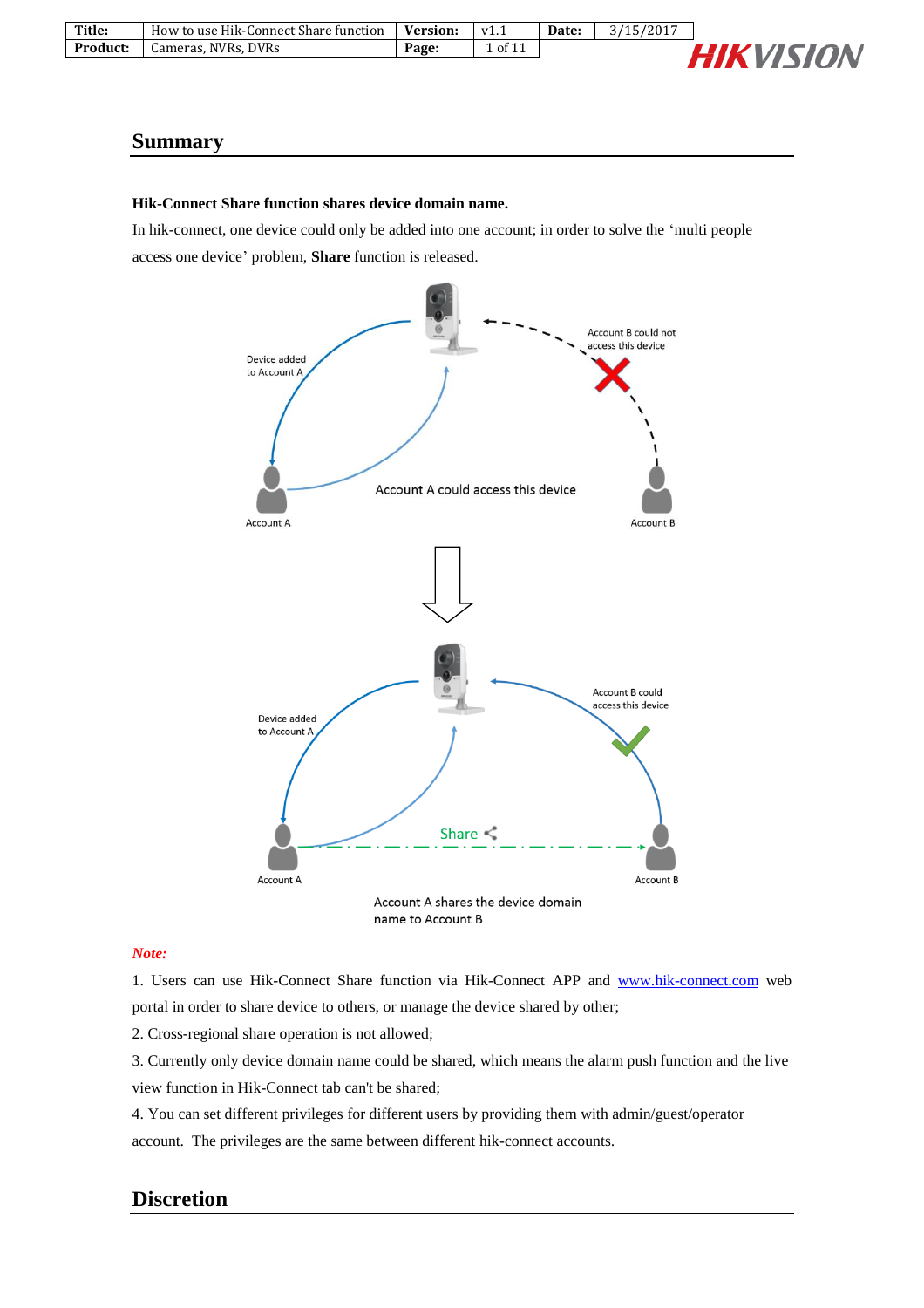| Title:          | How to use Hik-Connect Share function | <b>Version:</b> | v1.1                | Date: | /2017<br>$'15'$ . |               |
|-----------------|---------------------------------------|-----------------|---------------------|-------|-------------------|---------------|
| <b>Product:</b> | Cameras, NVRs, DVRs                   | Page:           | $\degree$ of $\Box$ |       |                   | <b>UISION</b> |
|                 |                                       |                 |                     |       |                   |               |

User interface may not be identical to the instructions shown below depending on the product, firmware version. However, the information and settings required to setup Hik-Connect Share function are similar across all supporting products.

### **Preparation**

- 1. Users need to upgrade device to proper firmware that supports Hik-Connect Share function.
- 2. Users need to upgrade hik-connect app to v2.0.2 that supports Hik-Connect Share function.

## **How to use Hik-Connect Share function**

### **Method 1: Use Share function via Hik-Connect APP**

Steps:

(1) Run Hik-Connect app at your mobile and login your account;

(2) Go to hik-connect tab->click your device->click Device Information -> Share Device/ View My Shared Devices;

|                           | <b>Settings</b>                                 | More                |
|---------------------------|-------------------------------------------------|---------------------|
|                           |                                                 |                     |
|                           | DS-2CD2752F-IZS(650722192)                      | $\rightarrow$       |
|                           |                                                 |                     |
| <b>Alarm Notification</b> |                                                 | Enable $>$          |
|                           |                                                 |                     |
| <b>Storage Status</b>     |                                                 |                     |
| <b>Device Version</b>     |                                                 | V5.4.5 build 170124 |
|                           | No new version available.                       |                     |
|                           |                                                 |                     |
| Image Encryption          |                                                 | ON                  |
| Change Password           |                                                 | $\rightarrow$       |
| code.                     | The default password is the device verification |                     |
|                           |                                                 |                     |
| Device Information        |                                                 |                     |
|                           |                                                 |                     |

(3) Click '**Share Device**'-> input the Hik-Connect account you want to share (email address, phone number, hik-connect account are supported).

**Shared/Network busy/The account doesn't exist** will be returned according to the results.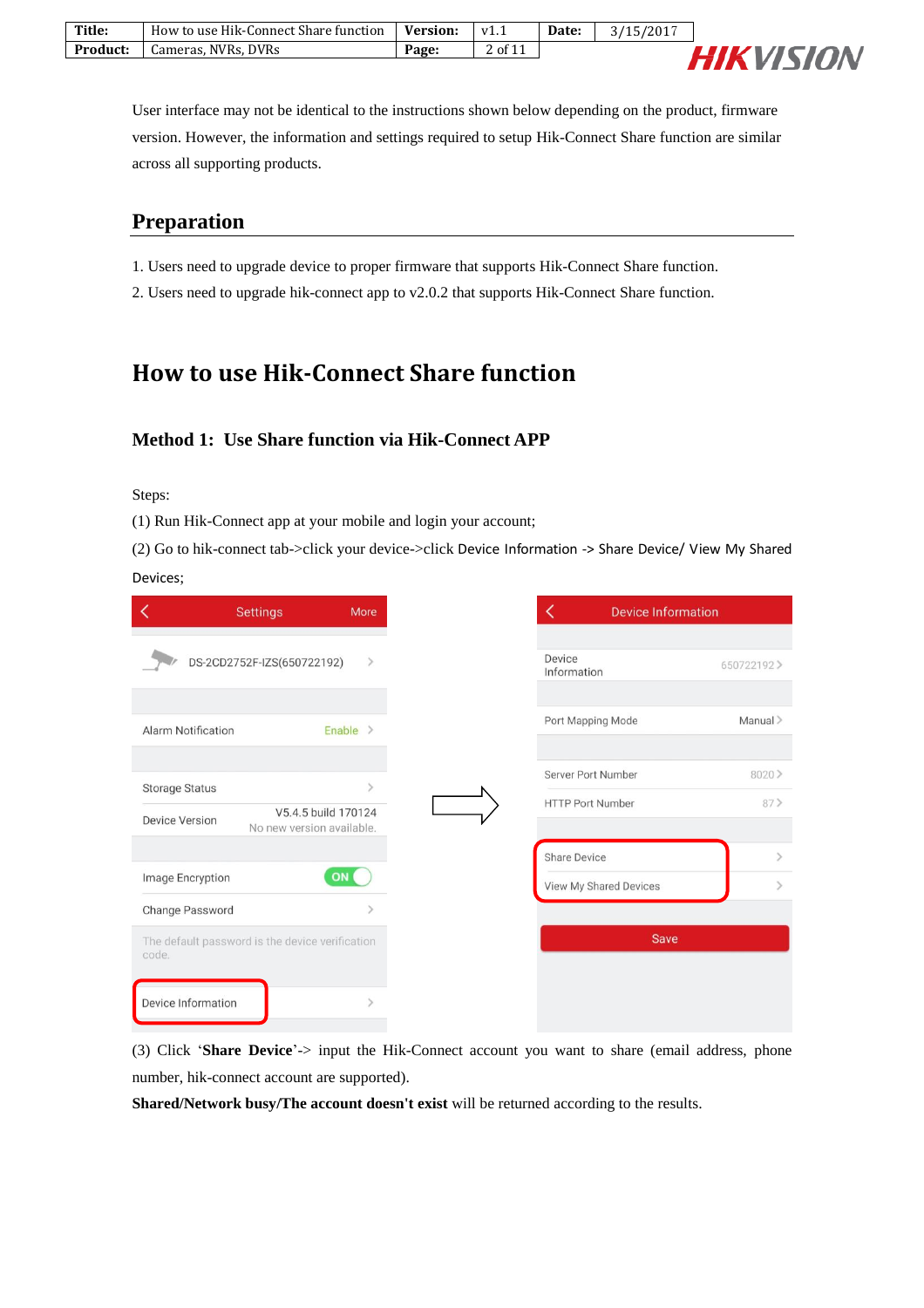

### **Method 2: Use Share function via** [www.hik-connect.com](http://www.hik-connect.com/) **web portal**

Steps:

(1) Type [www.hik-connect.com](http://www.hik-connect.com/) into browser location bar;



(2) Login with your account user name and password.

| account/email |                               |
|---------------|-------------------------------|
| password      |                               |
|               | <b>Forgot the Password?</b>   |
|               | Login                         |
|               | ----------------              |
|               | No account? Register one now. |
|               | Register                      |

(3) Go to **Device Management** and click **Share** button . Input the Hik-Connect account you want to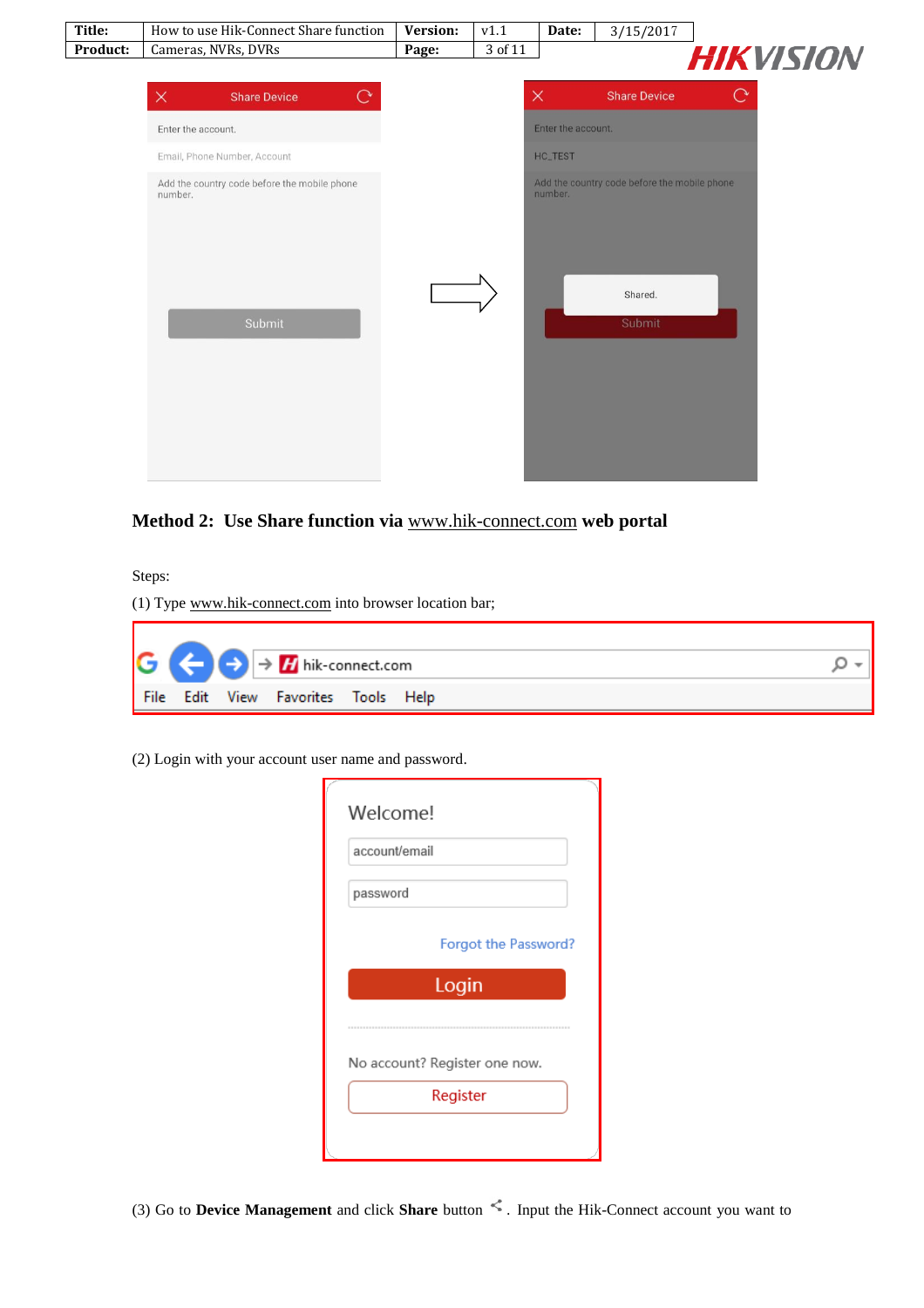| Title:          | How to use Hik-Connect Share function | <b>Version:</b> | V1.1    | Date: | 3/15/2017 |
|-----------------|---------------------------------------|-----------------|---------|-------|-----------|
| <b>Product:</b> | Cameras, NVRs, DVRs                   | Page:           | 4 of 11 |       |           |



share (email address, phone number, hik-connect account are supported).

**Shared/Network busy/The account doesn't exist** will be returned according to the results.

| <b>Device Management</b>        | <b>Share Device</b><br>Dev           |                                                      | tus  | <b>Device Operation</b>            |
|---------------------------------|--------------------------------------|------------------------------------------------------|------|------------------------------------|
|                                 | Enter the account.<br>5 <sub>i</sub> |                                                      | ine  | ノ血脂や                               |
|                                 | Email, Phone Number, Account<br>6    |                                                      | line | $\sqrt{a}$ to $\sim$               |
| <b>Devices Shared by Others</b> |                                      | Add the country code before the mobile phone number. |      |                                    |
|                                 | 6                                    | Ok<br>Cancel                                         | ine  | $\angle$ m m s $\degree$ $\degree$ |
|                                 |                                      |                                                      |      |                                    |
| <b>My Account</b>               |                                      |                                                      |      |                                    |
|                                 |                                      |                                                      |      |                                    |
|                                 |                                      |                                                      |      |                                    |

## **How to manage my shared device**

## **1: How to manage my shared device via app**

Steps:

(1) Run Hik-Connect app at your mobile and login your account;

(2) Click **View My Shared Devices,** all the accounts that this device has been shared to would be displayed.

| <b>Device Information</b> |                              | $\times$ | <b>Share List</b>       |  |
|---------------------------|------------------------------|----------|-------------------------|--|
|                           |                              |          |                         |  |
| Device<br>Information     | 650722192>                   | 36062    | $~\mathsf{Im}$          |  |
|                           |                              | 86181    |                         |  |
| Port Mapping Mode         | Manual >                     |          |                         |  |
| Server Port Number        | 8020>                        |          |                         |  |
| <b>HTTP Port Number</b>   | 87                           |          |                         |  |
| Share Device              | $\mathcal{P}$                |          |                         |  |
| View My Shared Devices    | $\left\langle \right\rangle$ |          |                         |  |
| Save                      |                              |          |                         |  |
|                           |                              |          |                         |  |
|                           |                              |          | Disable all the sharing |  |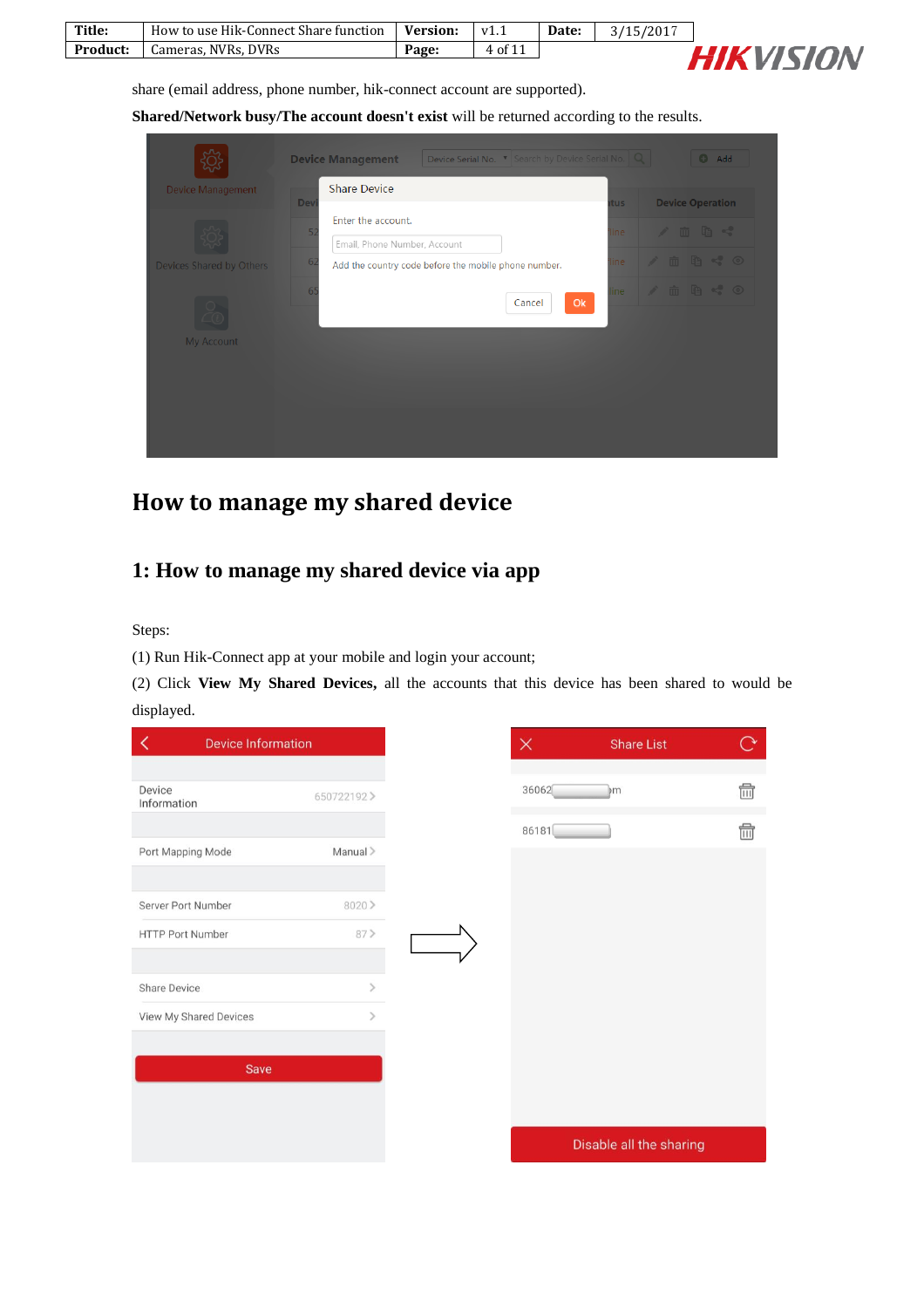| Title:   | How to use Hik-Connect Share function | <b>Version:</b> | V1.1    | Date: | 3/15/2017 |
|----------|---------------------------------------|-----------------|---------|-------|-----------|
| Product: | Cameras. NVRs. DVRs                   | Page:           | 5 of 11 |       |           |



(2) Click  $\overline{1}\overline{1}\overline{1}$  to select the account you want to stop sharing. You can also disable all the sharing.

| $\times$         | <b>Share List</b>       |                        | $\times$      |                         | <b>Share List</b>                        | $\rightarrow$ |
|------------------|-------------------------|------------------------|---------------|-------------------------|------------------------------------------|---------------|
| 360628163@qq.com |                         | $\widehat{\mathbb{m}}$ |               | 360628163@qq.com        |                                          | fil           |
| 8618100191136    |                         | $\widehat{\mathbb{m}}$ | 8618100191136 |                         |                                          | fil           |
|                  |                         |                        |               | Cancel                  | Sure to delete the shared account?<br>Ok |               |
|                  | Disable all the sharing |                        |               | Disable all the sharing |                                          |               |

(3) If you disable all the sharing, it would look like this:



**2: How to manage my shared device via web portal**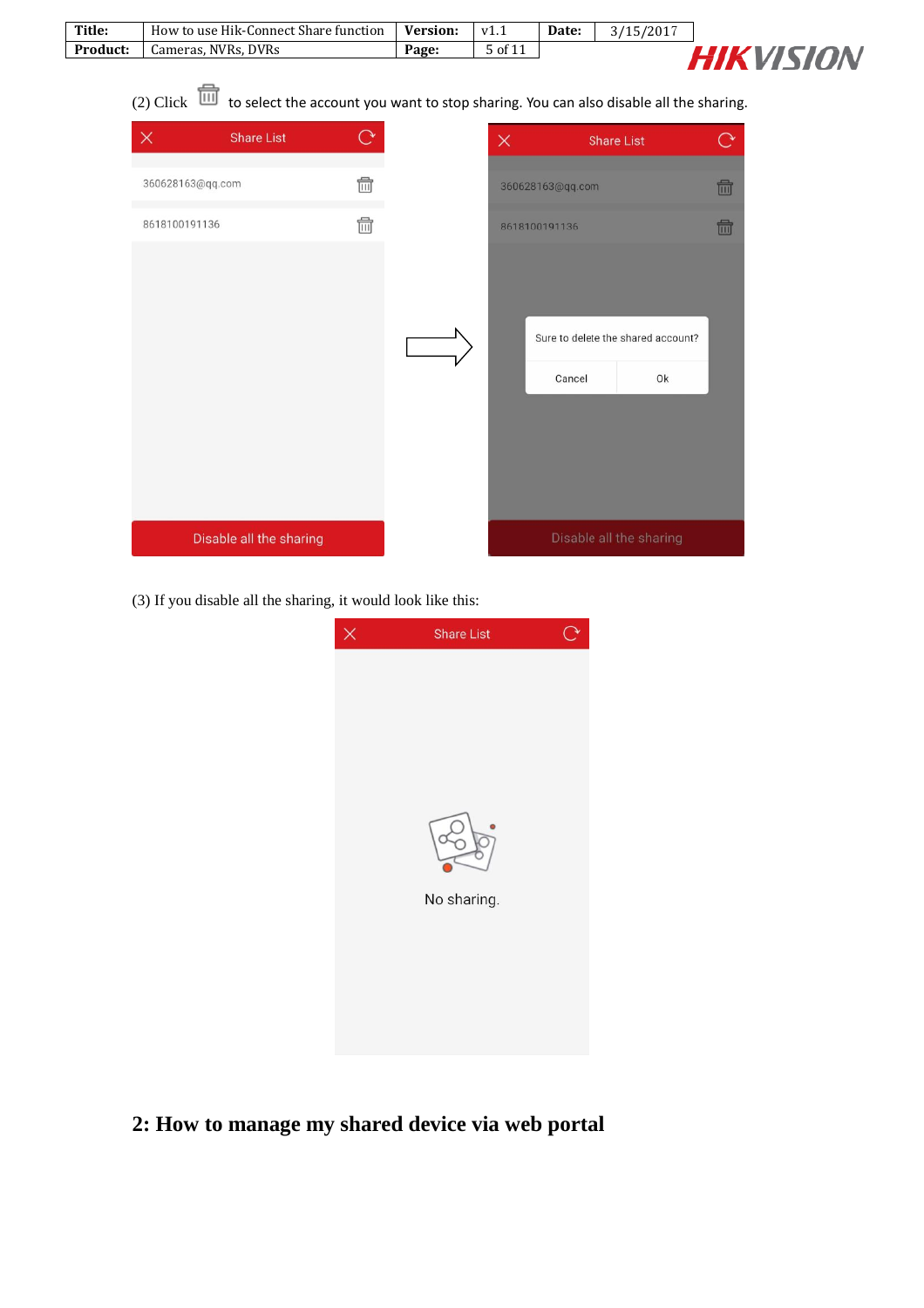| Title:          | How to use Hik-Connect Share function | <b>Version:</b> | v1.1    | Date: | 3/15/2017 |                  |
|-----------------|---------------------------------------|-----------------|---------|-------|-----------|------------------|
| <b>Product:</b> | Cameras, NVRs, DVRs                   | Page:           | 6 of 11 |       |           | <b>HIKVISION</b> |
|                 |                                       |                 |         |       |           |                  |

Steps:

(1) Click  $\bullet$  to check all the accounts that this device has been shared to. The  $\bullet$  could only be seen when there is a share under your device.

|                          | Device Serial No. <b>v</b> Search by Device Serial No.<br>$\Omega$<br><b>Device Management</b><br>Add<br>o |                                      |                    |               |                              |  |  |
|--------------------------|------------------------------------------------------------------------------------------------------------|--------------------------------------|--------------------|---------------|------------------------------|--|--|
| Device Management        | <b>Device Domain</b>                                                                                       | <b>Device Serial No.</b>             | <b>IP/Port No.</b> | <b>Status</b> | <b>Device Operation</b>      |  |  |
|                          | 523307819                                                                                                  | 523307819                            | 115                | Offline       | 重 <*<br>ŵ<br>P               |  |  |
| Devices Shared by Others | 623050060                                                                                                  | 623050060                            | 183(               | Offline       | чŞ<br>þ<br>$\odot$<br>P<br>ŵ |  |  |
|                          | 650722192                                                                                                  | 650722192                            | 0.64/87            | Online        | Þ<br>P<br>m                  |  |  |
|                          |                                                                                                            |                                      |                    |               |                              |  |  |
| My Account               |                                                                                                            |                                      |                    |               |                              |  |  |
|                          |                                                                                                            |                                      |                    |               |                              |  |  |
|                          |                                                                                                            |                                      |                    |               |                              |  |  |
|                          |                                                                                                            | 650722192 is shared to the accounts: |                    |               | Delete All                   |  |  |
| <b>Sharing List</b>      | 8618<br>136                                                                                                |                                      |                    |               | ŵ                            |  |  |
|                          | 3606<br>.com                                                                                               |                                      |                    |               | ŵ                            |  |  |
|                          |                                                                                                            |                                      |                    |               |                              |  |  |
|                          |                                                                                                            |                                      |                    |               |                              |  |  |
|                          |                                                                                                            |                                      |                    |               |                              |  |  |
|                          |                                                                                                            |                                      |                    |               |                              |  |  |

(2) Click  $\bar{m}$  to select the accounts you want to stop sharing. You can select one account or several accounts.

|                     |             | 650722192 is shared to the accounts:               | Delete All |
|---------------------|-------------|----------------------------------------------------|------------|
| <b>Sharing List</b> | 86181001911 | Delete Share Account                               | 面          |
|                     | 360628163@  | Sure to delete the shared account?<br>OK<br>Cancel | 面          |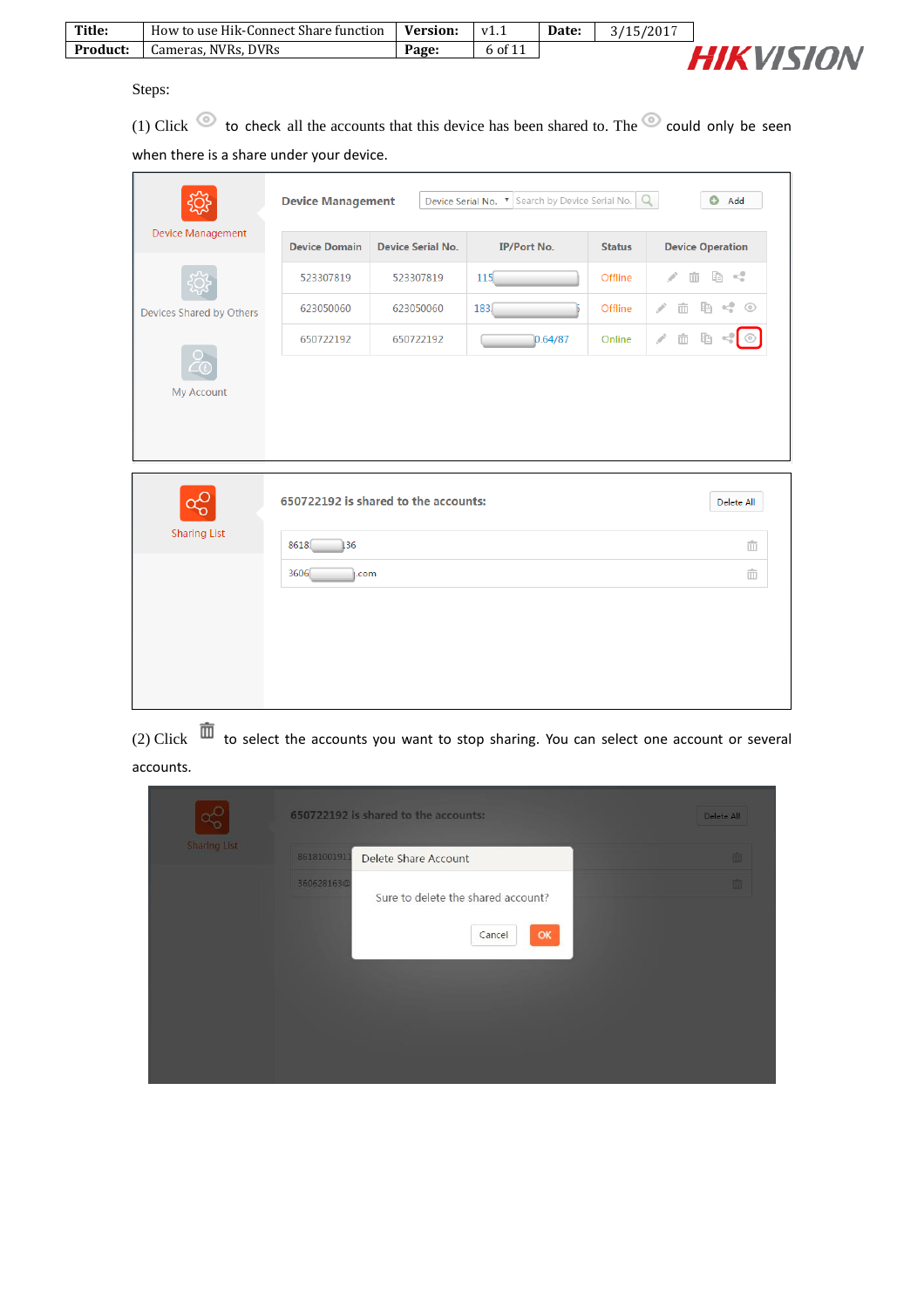| Title:   | How to use Hik-Connect Share function | Version: | V1.1    | Date: | 3/15/2017 |
|----------|---------------------------------------|----------|---------|-------|-----------|
| Product: | Cameras, NVRs, DVRs                   | Page:    | 7 of 11 |       |           |



# **How to manage the device shared by others**

## **1: How to manage the shared device by others via app**

Steps:

(1) Run Hik-Connect app at your mobile and login your account;

(2) Go to Domain tab-> click **Manual Adding**-> select Register Mode as **Hik-Connect Domain**->go to

**Device Domain**, then you can find the device shared by others. Together with the shared device are the device domain name & the account which shares this device.



### **2: How to manage the device shared by others via web portal**

Steps:

(1) If your account receive a share, there will be an **Added Device** column on web browser.

|                          | <b>Devices Shared by Others</b> |                       |                         |               |                         |  |  |
|--------------------------|---------------------------------|-----------------------|-------------------------|---------------|-------------------------|--|--|
| Device Management        | <b>Device Domain</b>            | <b>Shared Account</b> | <b>IP/Port No.</b>      | <b>Status</b> | <b>Device Operation</b> |  |  |
|                          | 529565480                       | 8618<br> 36           | 115.192<br><b>B6413</b> | Online        | ŵ<br>Í                  |  |  |
| Devices Shared by Others |                                 |                       |                         |               |                         |  |  |
| $\bigcirc$               |                                 |                       |                         |               |                         |  |  |
| My Account               |                                 |                       |                         |               |                         |  |  |
|                          |                                 |                       |                         |               |                         |  |  |